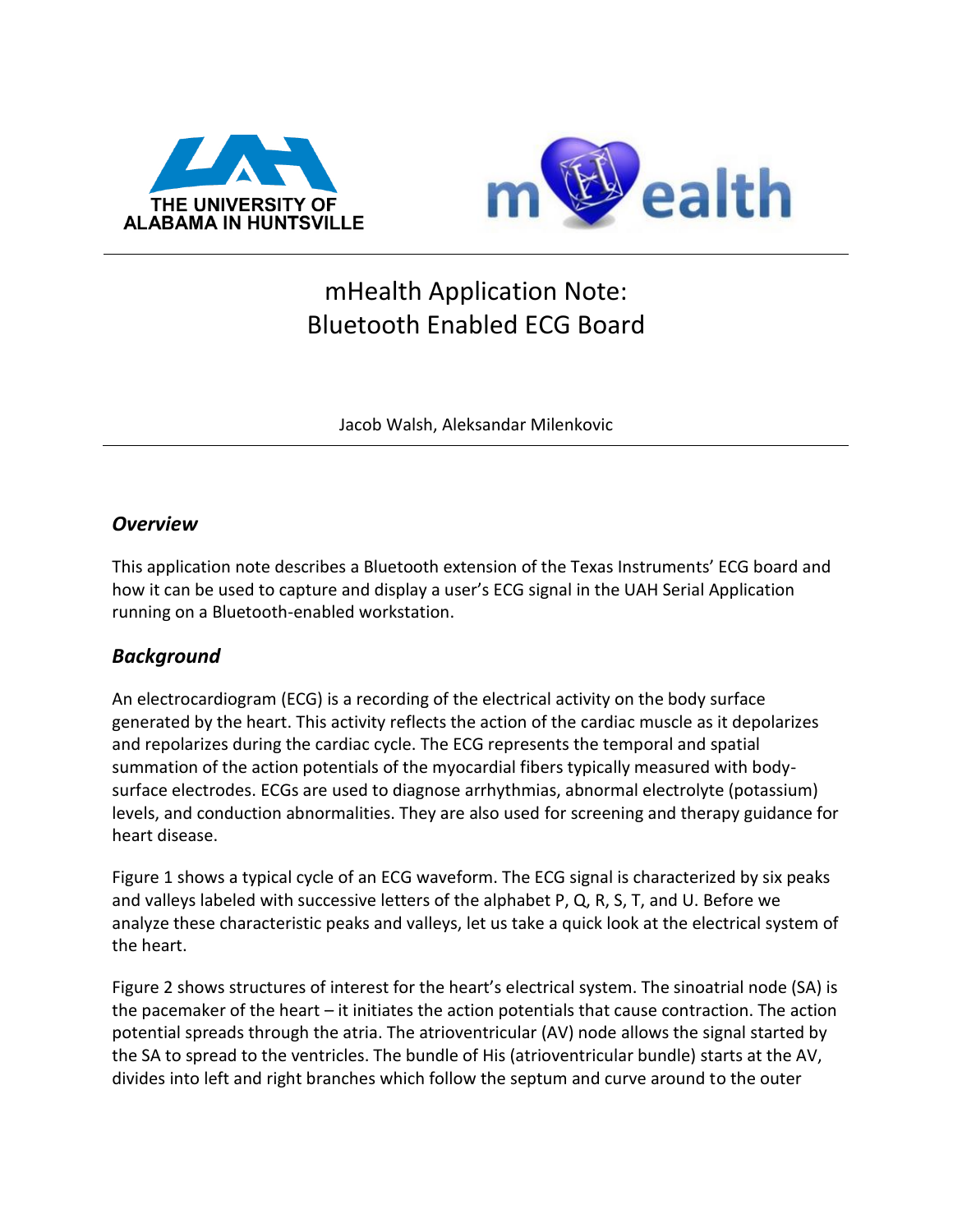walls. Purkinje fibers extend from the bundle of His. These help spread the action potential rapidly through the ventricle.

<span id="page-1-0"></span>

Figure 1. The EKG waveform.



#### **Structures of the Heart**

<span id="page-1-1"></span>Figure 2. Electrical system of the heart.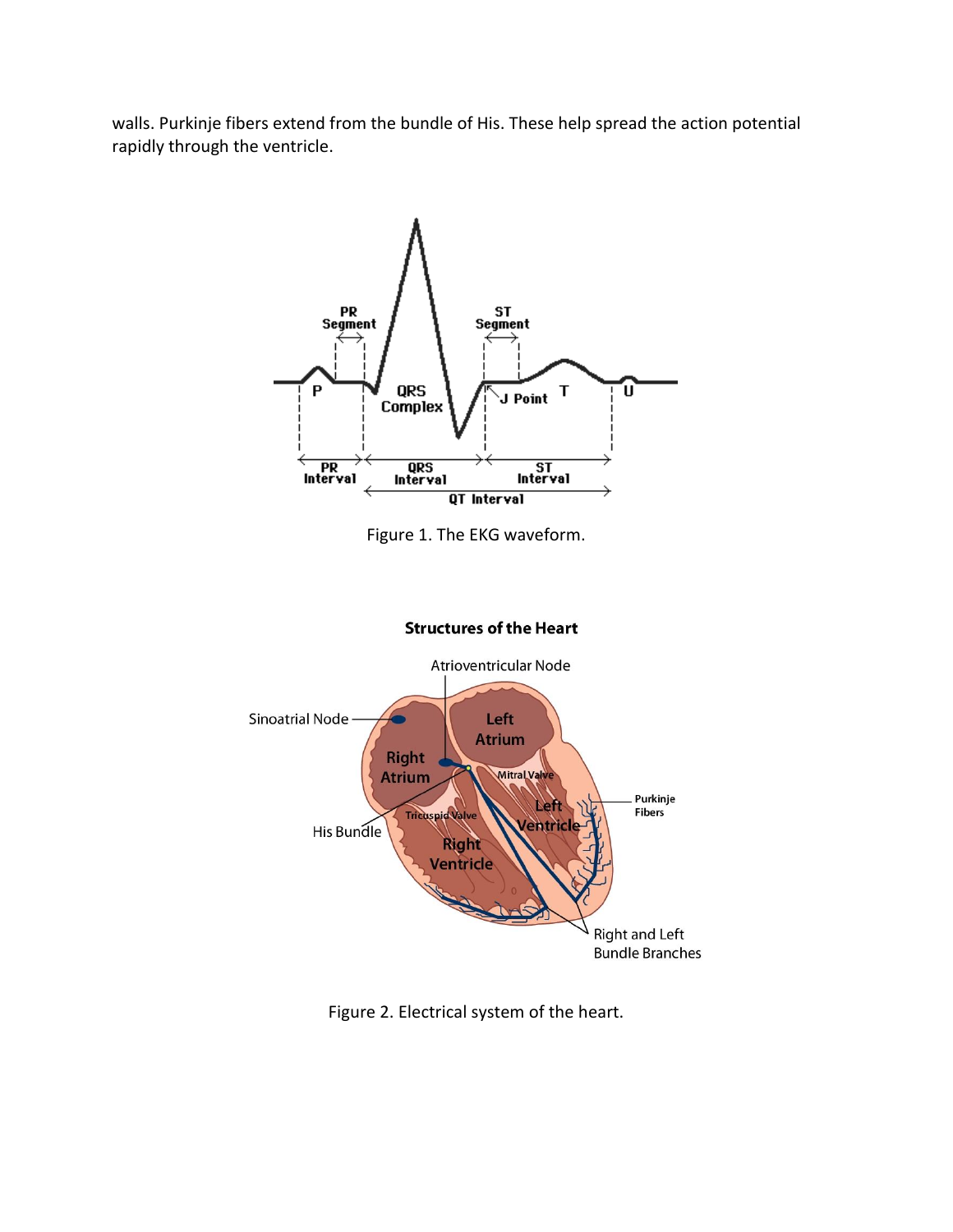- The **P wave** shows atrial depolarization. The P wave shows that the electrical potential has left the SA node, swept across the atria, and has initiated atria contraction. A normal P wave has duration of .04 - .1 sec. If it is greater than.11 sec it is abnormal. The P wave should always be gently rounded - never pointed or peaked. After the P wave, there is a "silent period" where nothing is happening in the ECG tracing. This quiescent period is called the PR interval.
- The **PR segment** is the transmission delay through the **atrioventricular (AV) node**, the electrical control system of the heart, to the **Purrkinje fibers,** which allow for the heart contract synchronously.
- The **PR interval** is a combination of the **P wave** and the **PR segment**. It typically lasts for 0.12 to 0.20 seconds. The PR interval represents a refractory period in which the AV node captures the SA node signal and holds it for a short time. The PR interval allows the atria to contract and "top off" the ventricles with blood - an event called *atria kick*. If there was no time lag after the P wave, the ventricles would pump prematurely before being adequately filled by atria systole.
- The **QRS complex** shows ventricular depolarization. It is made up of the **Q wave** (the low point before the peak of the QRS complex), the **R wave** (the first positive deflection on the ECG electrodes), and the **S wave** (the low point at the end of the QRS complex, which may vary in intensity depending on the ECG electrodes).
- The **QRS interval**, which ends at the J point, shows the time required for depolarization of both ventricles. It typically lasts 0.04 to 0.10 seconds.
- The **ST segment** shows early ventricular repolarization. It begins at the **J point**.
- The **T wave** shows ventricular polarization. It generally is positive, rounded, and asymmetric.
- The **U wave** shows the repolarization of Purkinje fibers. Whether this is present depends on the electrodes used.
- The **QT interval** show the total time for ventricular depolarization and repolarization.

A user's heart rate can be determined using an ECG, for each heartbeat will be represented by one instance of this waveform. Noise can be present in an ECG as a result of skeletal muscle contraction, as well as ambient power line noise. This will be discussed later in the report.

#### *ECG Monitor*

The ECG monitor board based on a MSP430FG439 microcontroller is shown in [Figure 3.](#page-3-0) The board is powered by a coin-sized 3V lithium battery, CR2032. A detailed description of the board and its operation can be found at the following web address: [http://www.ti.com/lit/an/slaa280a/slaa280a.pdf.](http://www.ti.com/lit/an/slaa280a/slaa280a.pdf) PCB Gerber files, schematic, bill of materials, and firmware are provided in a zip file associated with this application report

(http://www.ti.com/general/docs/litabsmultiplefilelist.tsp?literatureNumber=slaa280a).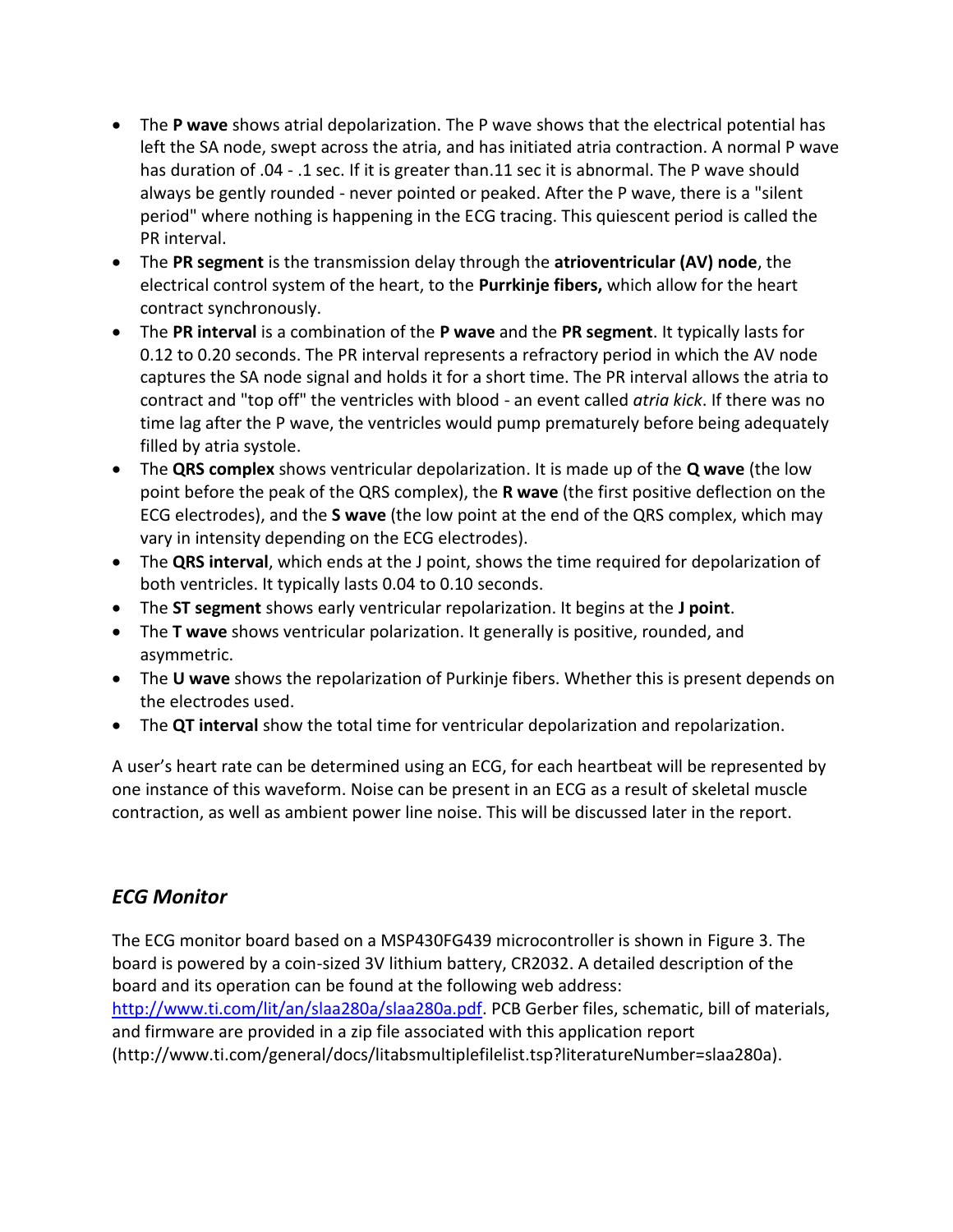Two square pads, one on the top layer and the other on the bottom layer of the double sided PCB, are provided on either side of the LCD to serve as right and left hands contact electrodes. When in use the board must be held using both hands by placing the thumb and index fingers of each hand on the square pads. Care must be taken not to touch any other electrical areas of the PCB. A good way is to keep the hold towards the edges of the board. The contact resistance between the fingers and the square pads must be low for good signal quality. A little bit of moisturizer spread and rubbed over the fingers helps users with dry skin.



Figure 3. ECG monitor based on MSP430FG439 microcontroller.

<span id="page-3-0"></span>The board is connected to a **BlueSMiRF** Bluetooth dongle to transmit EKG information over Bluetooth to a host computer. The dongle consists of a transmit (Tx) and receive (Rx) line which communicates serially with the MSP430 board. The Bluetooth dongle is powered from the ECG board. Because the ECG board acts as a transmitter, its port 2.5 (TX for a serial communication) is connected to the TX line on the BlueSMiRF board. This serial communication runs at a 115,200 Baud rate.

# *Using Bluetooth-enabled ECG Monitor: A Step by Step Tutorial*

After the board is programmed you can connect it to a host computer with either native Bluetooth capability or a Bluetooth dongle. The text below describes steps taken on a Windows 7 workstation. Please note there are two versions of this application. The **ecg.c file** transmits only the ECG signal while the **ecg\_heartrate.c** file transmits both the ECG signal and the current heartrate. The setup will vary slightly depending on the application desired.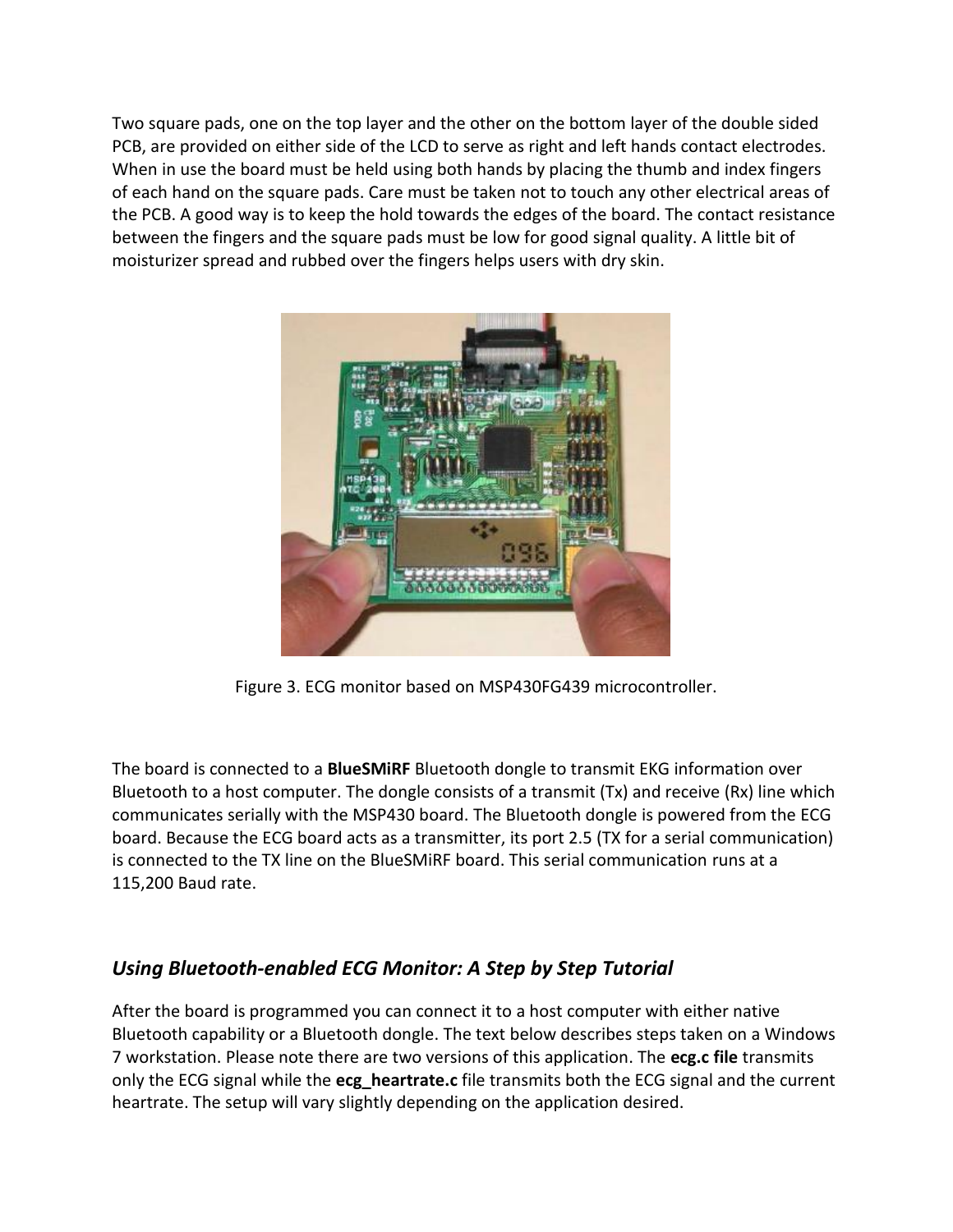1) Go to the **Control Panel** and select **Devices and Printers**, then **Bluetooth Devices**. Then select **Add a Device**.



Figure 4. The Bluetooth Devices menu.

2) From the list of available devices, select the **RN42**.

| Select a device to add to this computer                              |  |  |  |
|----------------------------------------------------------------------|--|--|--|
|                                                                      |  |  |  |
| Windows will continue to look for new devices and display them here. |  |  |  |
| RN42-4492 $\spadesuit$<br>Bluetooth                                  |  |  |  |
| Other                                                                |  |  |  |
|                                                                      |  |  |  |
|                                                                      |  |  |  |
|                                                                      |  |  |  |
|                                                                      |  |  |  |
| Connecting to device                                                 |  |  |  |
| What if Windows doesn't find my device?                              |  |  |  |

Figure 5. Selecting the RN42-4492 in the Add a device dialog box.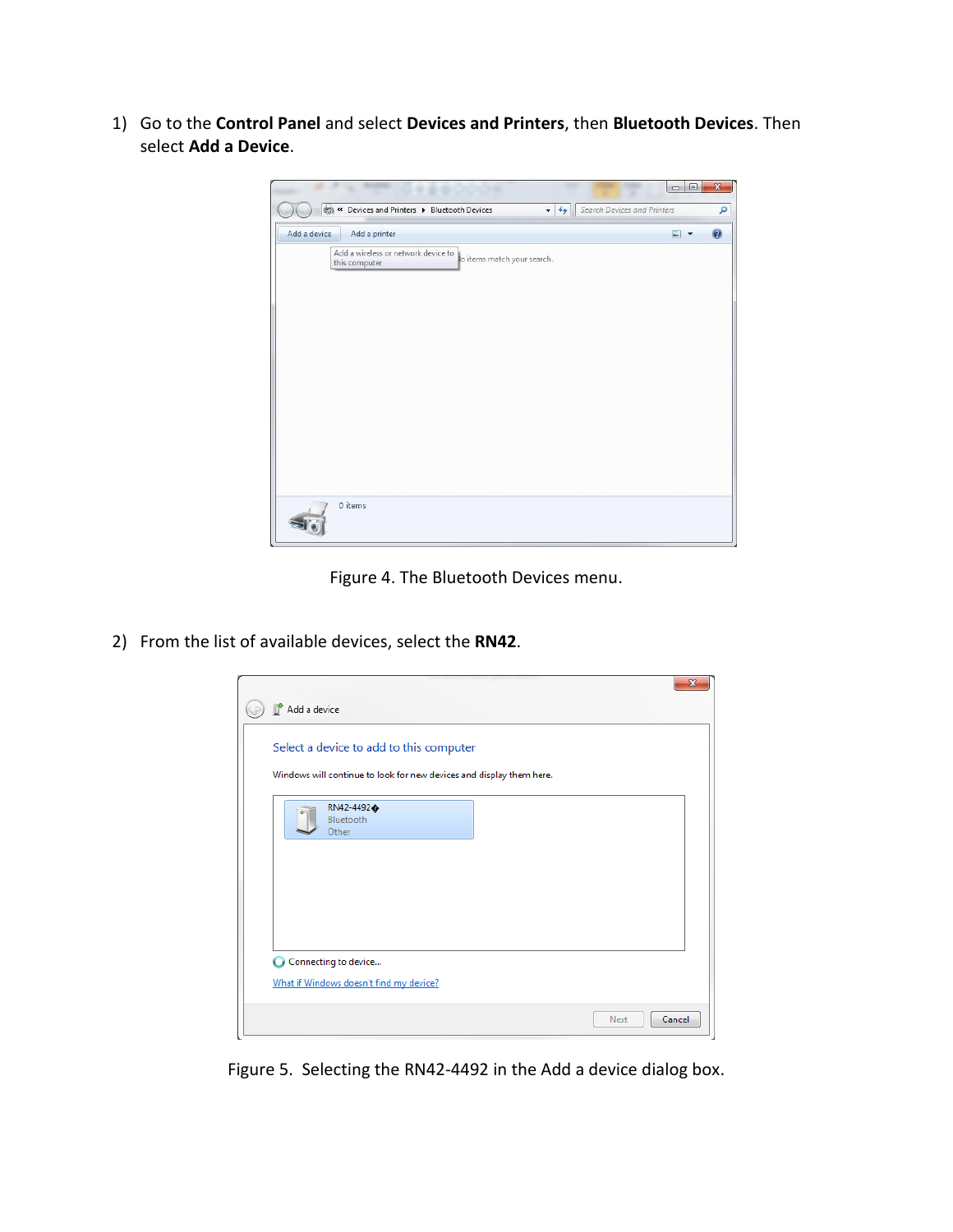3) After the **RN42** is paired with your computer, right click on it and select **Properties** and go to the **Hardware** tab. Make note of what serial COM port it is tied to.

| RN42-4492♠ Properties                                     | $\overline{\mathbf{x}}$ |  |  |  |  |
|-----------------------------------------------------------|-------------------------|--|--|--|--|
| Hardware Services Bluetooth<br>General                    |                         |  |  |  |  |
| RN42-44920                                                |                         |  |  |  |  |
| Device Functions:                                         |                         |  |  |  |  |
| <b>Name</b>                                               | Type                    |  |  |  |  |
| <b>T Standard Serial over Bluetooth link (COM22)</b>      | Ports (COM & LPT)       |  |  |  |  |
|                                                           |                         |  |  |  |  |
|                                                           |                         |  |  |  |  |
|                                                           |                         |  |  |  |  |
|                                                           |                         |  |  |  |  |
| <b>Device Function Summary</b>                            |                         |  |  |  |  |
| Manufacturer: Microsoft                                   |                         |  |  |  |  |
| on Bluetooth Device (RFCOMM Protocol TDI) #2<br>Location: |                         |  |  |  |  |
|                                                           |                         |  |  |  |  |
| Device status: This device is working properly.           |                         |  |  |  |  |
|                                                           | Properties              |  |  |  |  |
|                                                           |                         |  |  |  |  |
| OK                                                        | Cancel<br>Apply         |  |  |  |  |

Figure 6. In this example, the RN42-4492 is tied to COM22

4) Open the **UAH Serial App** (available at

[http://portal.mhealth.uah.edu/public/index.php/serial-port-application\)](http://portal.mhealth.uah.edu/public/index.php/serial-port-application). On the **Settings** tab.

- a. If using the **ecg.c** file, use the following settings (alternatively load the included **ecg.dat** file): **Packet size** set to **2**, **Header** set to **85**, **Number of Channels** set to 1, and **CH 0 Type** set to **Byte 8bit**.
- b. If using the **ecg\_heartrate.c** file, use the following settings (alternatively load the included **ecg.dat** file): **Packet size** set to **3**, **Header** set to **85**, **Number of Channels** set to 2, **CH 0 Type** set to **Byte 8bit,** and **CH 1 Type** set to **Byte 8bit**.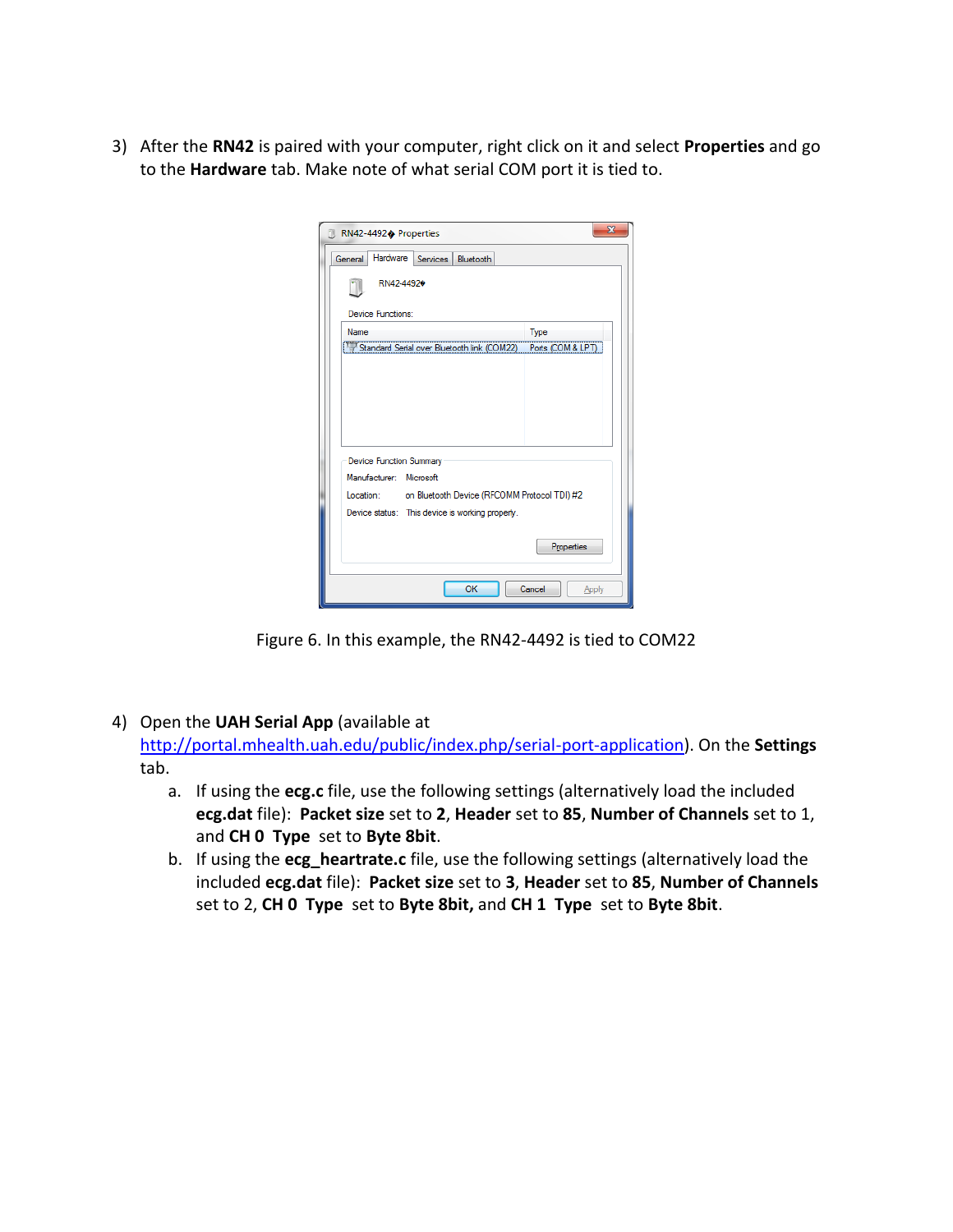| <b>Graph Settings</b>    | Active Session   Old Session   Settings                                                  |                 |
|--------------------------|------------------------------------------------------------------------------------------|-----------------|
| Xlabel:                  | Time [ms]<br>Amplitude<br>Amplitude<br>Y1 label:<br>Y2 label:                            | Load Settings   |
|                          | ÷<br>1000<br>ᆃ<br>Number of Samples to draw at time:<br>Number samples on Graph:<br>5000 | Save Settings   |
| <b>Protocol Settings</b> | $\overline{2}$<br>ᆃ<br>Packet size:<br>(# of bytes)                                      |                 |
| <b>Header</b>            | <b>Channels</b>                                                                          | <b>Checksum</b> |
| ᆃ<br>85                  | ᆃ<br><b>Number of Channels</b><br>$\mathbf{1}$                                           | Enable          |
| 0x55                     | CH <sub>0</sub>                                                                          |                 |
|                          | Sample A<br>Name:                                                                        |                 |
|                          | <b>Byte 8bit</b><br>Type:<br>٠                                                           |                 |
|                          | ᆃ<br>-1.<br>$(1 - (packet size - 1))$<br>Postion:                                        |                 |
|                          | Show on Graph: V                                                                         |                 |
|                          | Yaxis: @ Y1 @ Y2                                                                         |                 |
|                          |                                                                                          |                 |
|                          |                                                                                          |                 |
|                          |                                                                                          |                 |
|                          |                                                                                          |                 |
|                          |                                                                                          |                 |

Figure 7. The settings used in communicating with the MSP430/BlueSMiRF for the **ecg.c** file.

5) Go back to the **Active Session** tab. Select the **COM Port** noted in step 3, set **Data Bits** to **8**, **Baud Rate** to **115200**, **Stop Bits** to **One**, **Parity** to **None**, and **Handshake** to **None**. Also, check the **Enable Chart** box. Then press the **Connect** button.

|             | Active Session   Old Session   Settings                      |     |                                                            |                            |                                       |
|-------------|--------------------------------------------------------------|-----|------------------------------------------------------------|----------------------------|---------------------------------------|
| COM Setup   |                                                              |     |                                                            |                            |                                       |
|             | Com Port $COM22 - Bas$ Baud Rate 115200 $\rightarrow$ Parity |     |                                                            | None $\blacktriangleright$ | <b>V</b> Enable Chart<br>Save to File |
| Data Bits 8 | $\blacktriangleright$ Stop Bits                              | One | $\blacktriangleright$ Handshake None $\blacktriangleright$ |                            | Connect                               |

Figure 8. Setting up the Active Session.

6) At this point, a dialog box noting an incoming Bluetooth connection should appear above the right side of the task bar. Click on this dialog box.



Figure 9. The Bluetooth connection dialog box.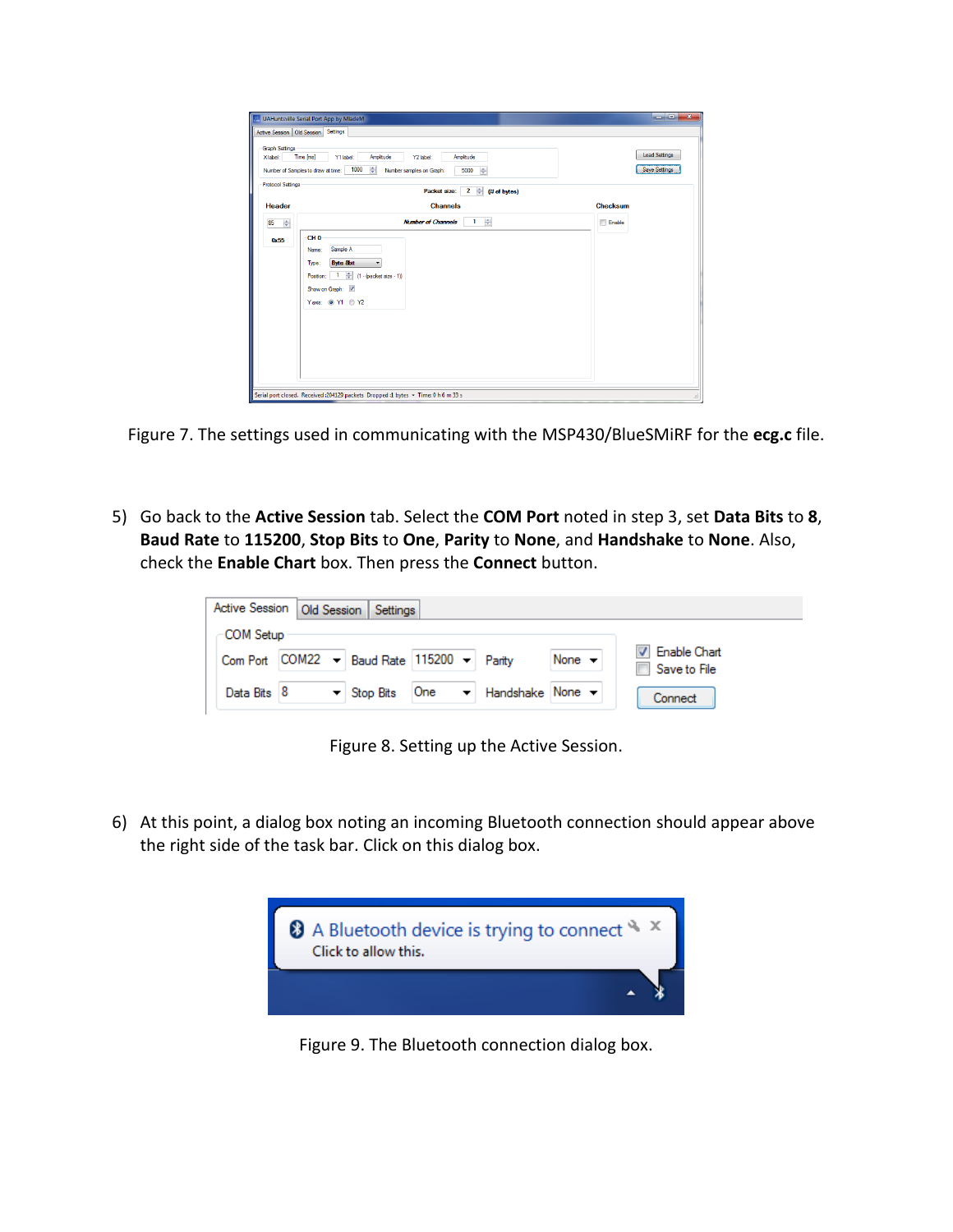7) To connect to the BlueSMiRF, a pairing code is needed. By default, this is **1234**, though it might be different depending on if you have changed settings.

| Add a device                                                                                    |                       |
|-------------------------------------------------------------------------------------------------|-----------------------|
| Enter the pairing code for the device                                                           |                       |
| This will verify that you are connecting to the correct device.                                 |                       |
| 1234                                                                                            |                       |
| The code is either displayed on your device or in the information that<br>came with the device. |                       |
|                                                                                                 | RN42-4492 $\bullet$   |
|                                                                                                 |                       |
|                                                                                                 |                       |
|                                                                                                 |                       |
| What if I can't find the device pairing code?                                                   |                       |
|                                                                                                 |                       |
|                                                                                                 | Cancel<br><b>Next</b> |

Figure 10. Entering the pairing code to connect to the BlueSMiRF

8) Now your computer and the MSP430 are connected serially through the BlueSMiRF. Go back to the **UAH Serial App**. You might need to attempt to connect to the device again. After the connection is made, the ECG signal will display on the graph providing you are holding the electrodes properly. Possible values range from **0** to **255**.



Figure 11. UAH Serial App displaying EKG data